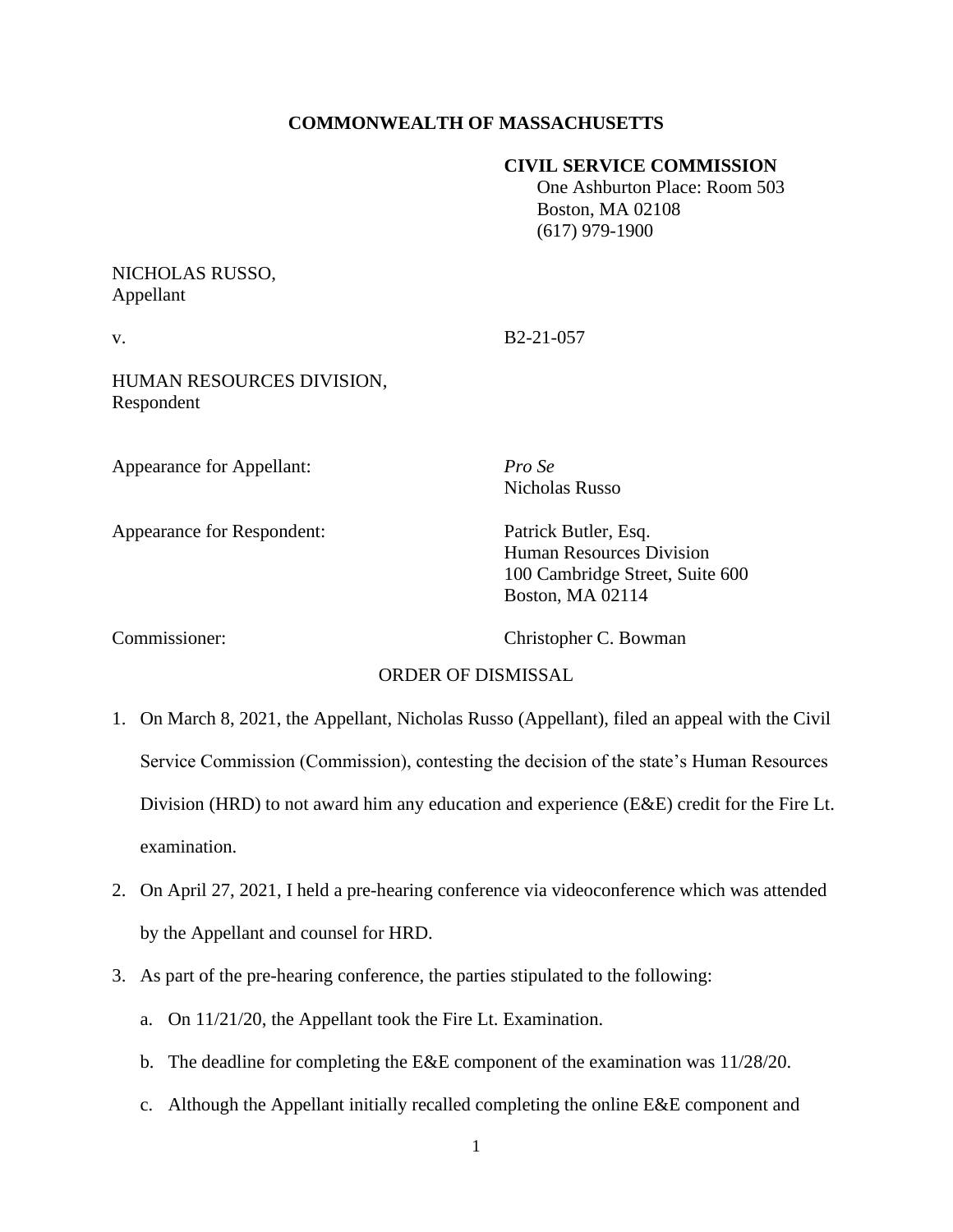claiming 2 points for 25 years of service, he did not receive a confirmation email confirming that he completed the E&E online component of the examination. He also candidly acknowledged that it is possible that he did not complete this requirement.

- d. The Appellant did submit supporting documentation to HRD to verify his 25 years of service.
- e. HRD sent the Appellant an email confirming receipt of the documents.
- f. On 1/19/21, the Appellant received his score.
- g. He received a written score of 70.77 and an E&E score of 0.
- h. His total score was a failing score due to the E&E score of 0.
- i. The Appellant filed an appeal with HRD.
- j. HRD denied the Appellant's appeal on 2/20/21.
- k. The Appellant filed a timely appeal with the Commission on 3/8/21.
- l. The eligible list for Everett Fire Lt. has been established.
- m. The Appellant is not on the eligible list.
- n. Seven candidates are on the eligible list.

#### *Standard for Summary Decision*

A summary decision may be issued under the well-recognized standards for summary disposition as a matter of law, i.e., "viewing the evidence in the light most favorable to the nonmoving party", the undisputed material facts affirmatively demonstrate that the non-moving party has "no reasonable expectation" of prevailing on at least one "essential element of the case". See, e.g., Milliken & Co., v. Duro Textiles LLC, 451 Mass. 547, 550 n.6, (2008); Maimonides School v. Coles, 71 Mass.App.Ct. 240, 249 (2008); Lydon v. Massachusetts Parole Board, 18 MCSR 216 (2005).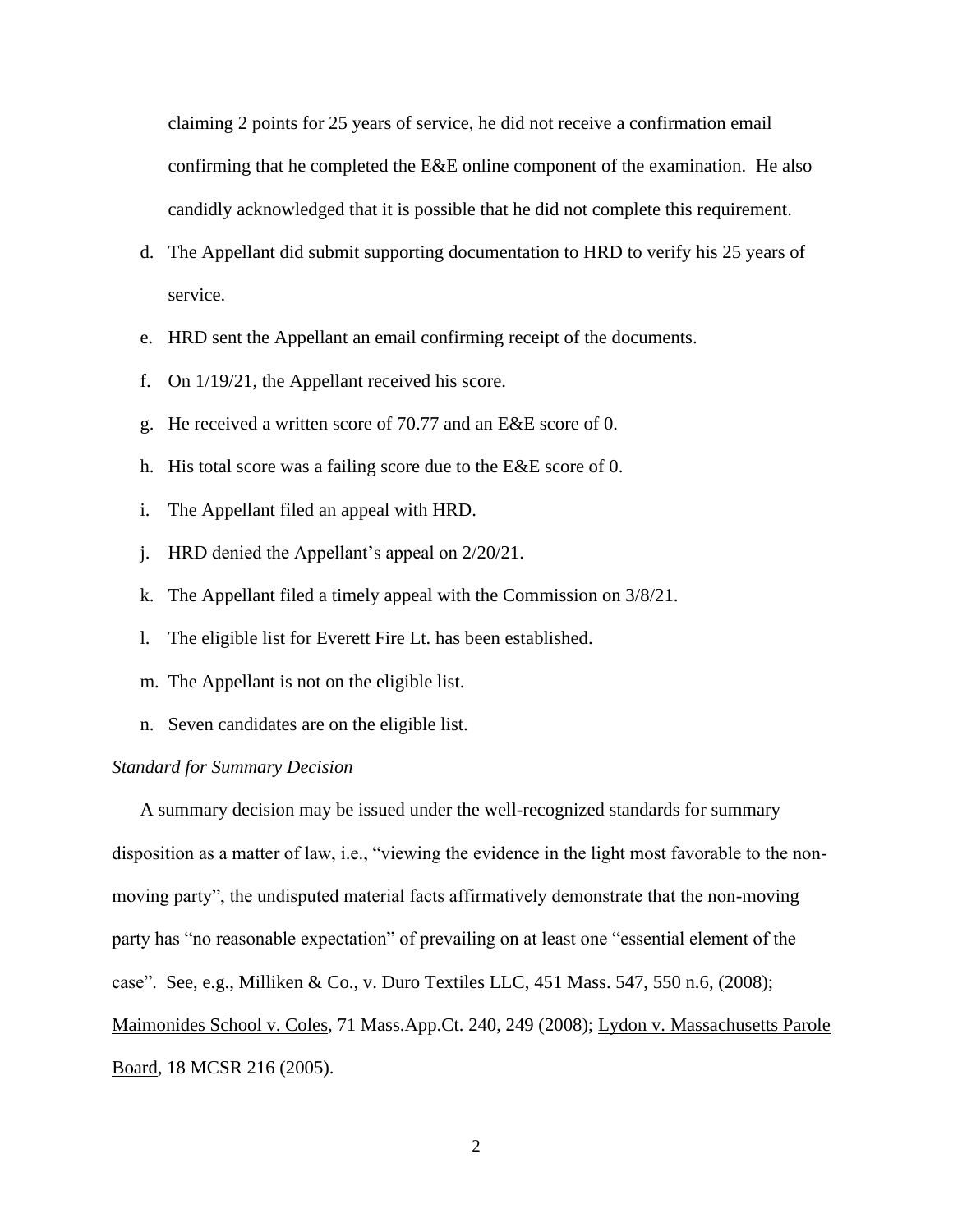#### *Applicable Civil Service Law*

 G.L. c. 31, § 2(b) addresses appeals to the Commission regarding persons aggrieved by "… any decision, action or failure to act by the administrator, except as limited by the provisions of section twenty-four relating to the grading of examinations …." It provides, *inter alia*, "No decision of the administrator involving the application of standards established by law or rule to a fact situation shall be reversed by the commission except upon a finding that such decision was not based upon a preponderance of evidence in the record."

 Pursuant to G.L. c. 31, § 5(e), HRD is charged with: "conduct[ing] examinations for purposes of establishing eligible lists." G.L. c. 31, § 22 states in relevant part: "In any competitive examination, an applicant shall be given credit for employment or experience in the position for which the examination is held."

 G.L. c. 31 § 24 allows for review by the Commission of exam appeals. Pursuant to § 24, "…[t]he commission shall not allow credit for training or experience unless such training or experience was fully stated in the training and experience sheet filed by the applicant at the time designated by the administrator."

In Cataldo v. Human Resources Division, 23 MCSR 617 (2010), the Commission stated that " … under Massachusetts civil service laws and rules, HRD is vested with broad authority to determine the requirements for competitive civil service examinations, including the type and weight given as 'credit for such training and experience as of the time designated by HRD'". *Analysis*

 The facts presented as part of this appeal are not new to the Commission. In summary, promotional examinations, such as the one in question here, consist of two (2) components: the traditional written examination and the E&E component. HRD provides detailed instructions via

3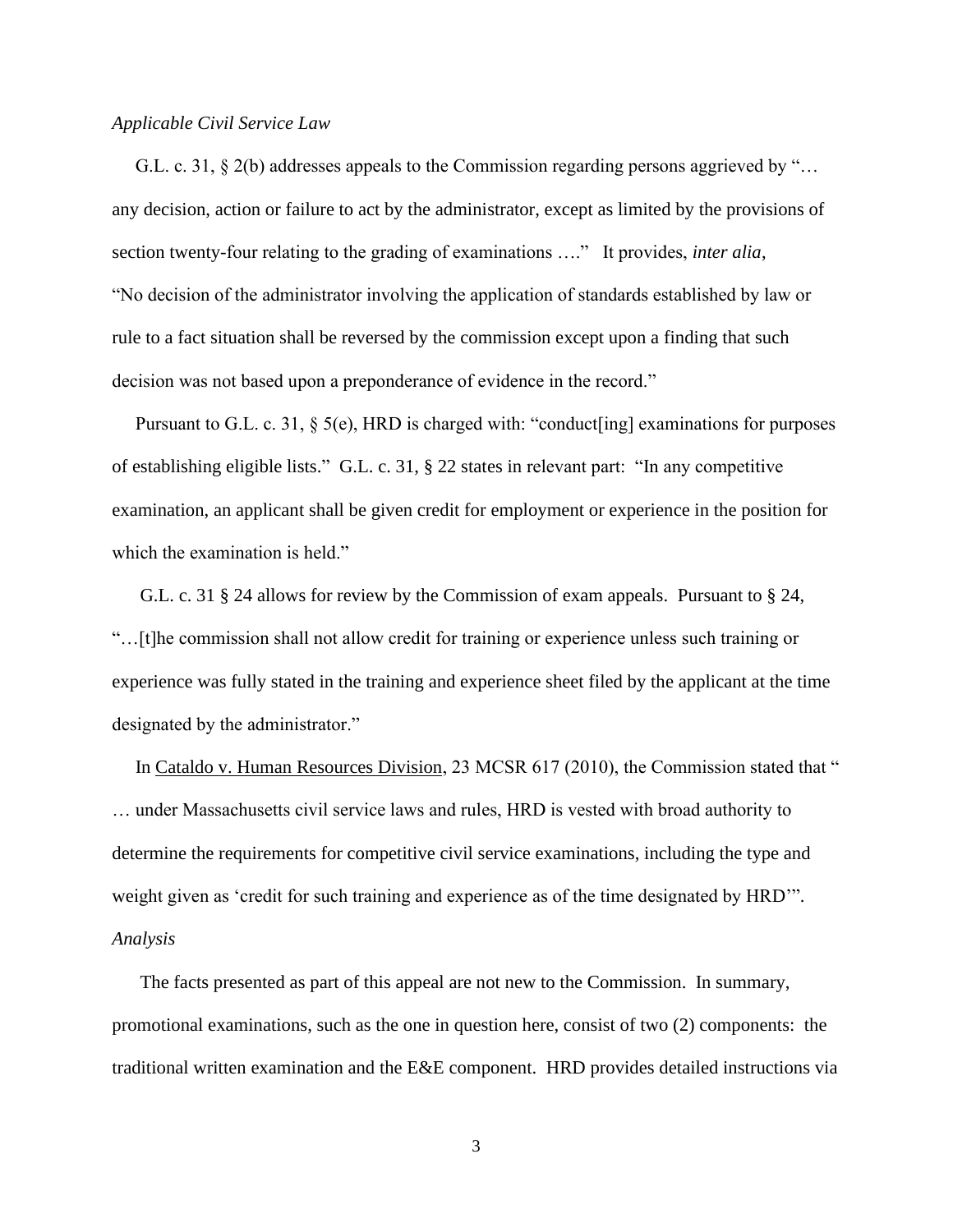email regarding how and when to complete the online E&E component of the examination. Most importantly, applicants are told that, upon completion of the E&E component, the applicant will receive a confirmation email – and that the component is not complete unless and until the applicant receives this confirmation email.

 Here, it is undisputed that the Appellant sat for the written component of the Fire Lieutenant examination on November 21, 2020. He had until November 28, 2020 to complete the online E&E component of the examination. The Appellant acknowledges that he never received a confirmation email from HRD stating that the E&E examination component was completed and he candidly acknowledges that he may have skipped this portion of the E/E module. HRD has no record of the Appellant completing the E&E component, but, rather, only receiving supporting documentation.

 While I am not unsympathetic to the Appellant's plight here, it is undisputed that: 1) HRD has no record showing that the Appellant completed the E&E component of the examination; 2) the Appellant did not receive a confirmation email verifying that he completed the E&E component; and, thus, 3) he is unable to show that he followed the instructions and actually completed the E&E component of this examination. Thus, this is not a case in which there is a genuine factual dispute that would require an evidentiary hearing.

 Consistent with a series of appeals regarding this same issue, in which applicants have been unable to show that they followed instructions and submitted the online E&E claim, intervention by the Commission is not warranted as the Appellant cannot show that he was harmed through no fault of his own.

For this reason, the Appellant's appeal under Docket No. B2-21-057 is *dismissed.*

4